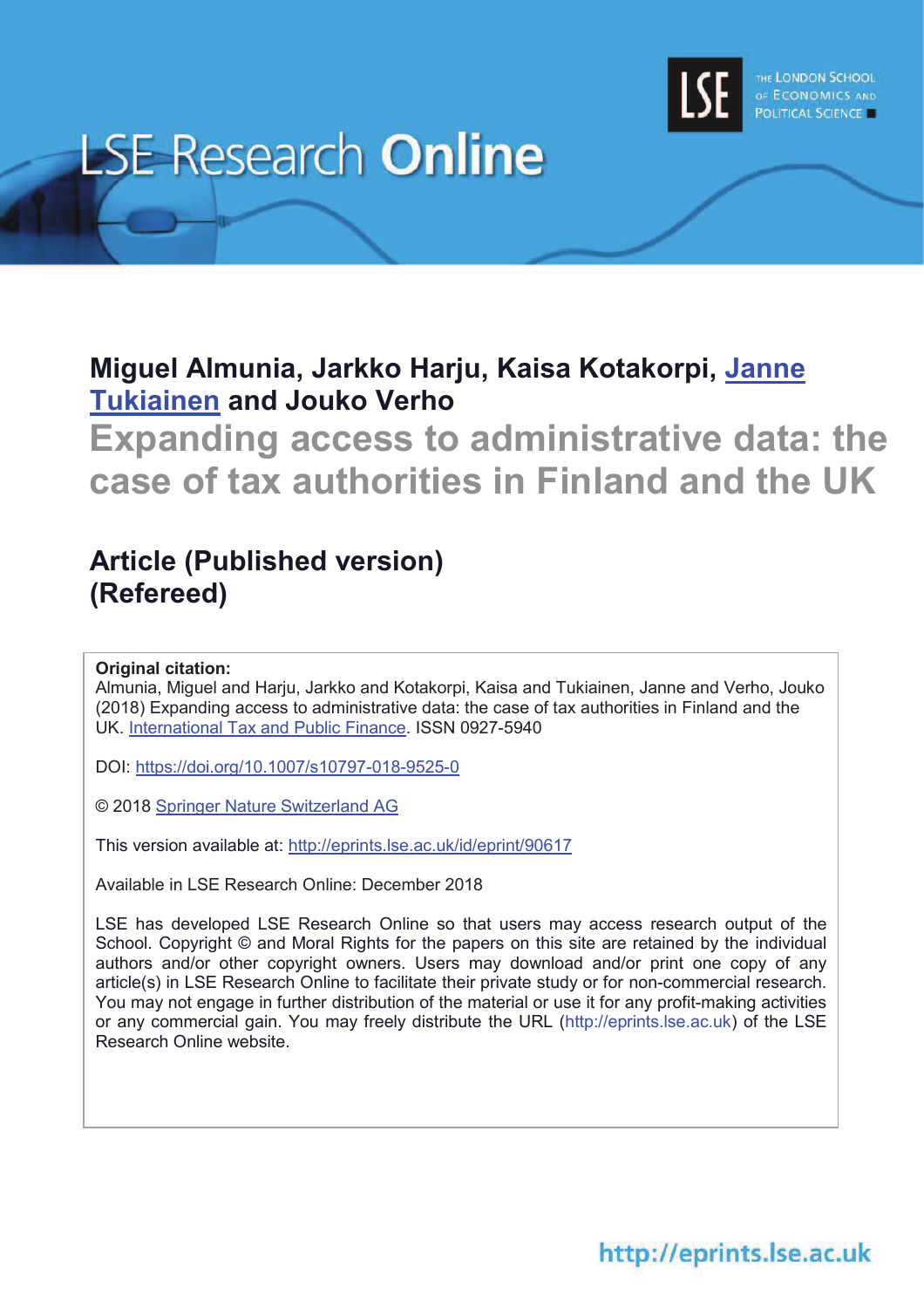International Tax and Public Finance https://doi.org/10.1007/s10797-018-9525-0

**POLICY WATCH** 



# **Expanding access to administrative data: the case of tax authorities in Finland and the UK**

**Miguel Almunia1,2,3,4** · **Jarkko Harju5,6** · **Kaisa Kotakorpi5,6,7** · **Janne Tukiainen5,8** · **Jouko Verho<sup>5</sup>**

© The Author(s) 2018

#### **Abstract**

We discuss typical issues in getting access to and using high-quality administrative tax data for research purposes. We discuss research involving both quasi- and field experiments implemented together with the tax authority. We reflect on practical solutions that promote co-creation of knowledge and reduce information asymmetries between researchers and practitioners, based on our experiences of working with the tax authorities in Finland and the UK. We provide examples of how to improve the overall research environment focusing on two successful case studies: the HMRC Datalab in the UK and the remote access to data from Statistics Finland. We propose two key arguments to persuade policymakers elsewhere to follow similar practices: improved data security and equality of access across researchers.

**Keywords** Administrative data · Data access · Field experiments · Tax administration

**JEL Classification** C81 · C93 · H20

# **1 Introduction**

The availability of administrative data has expanded in many countries in the last decades. The potential benefits of using these data for research are immense, but they have not yet been fully exploited in most countries. Administrative data typically cover entire populations rather than samples and therefore have fewer problems with attrition, non-response and measurement error than traditional survey data sources (Card et al. 2010). The large size and high quality of the data also help conduct more reliable causal inference, increasing the statistical power to identify causal effects and facilitating the study of heterogeneity in those effects, which is both policy relevant and academically interesting. At its best, administrative data allow combining information

Published online: 16 November 2018

B Kaisa Kotakorpi kaisa.kotakorpi@vatt.fi

Extended author information available on the last page of the article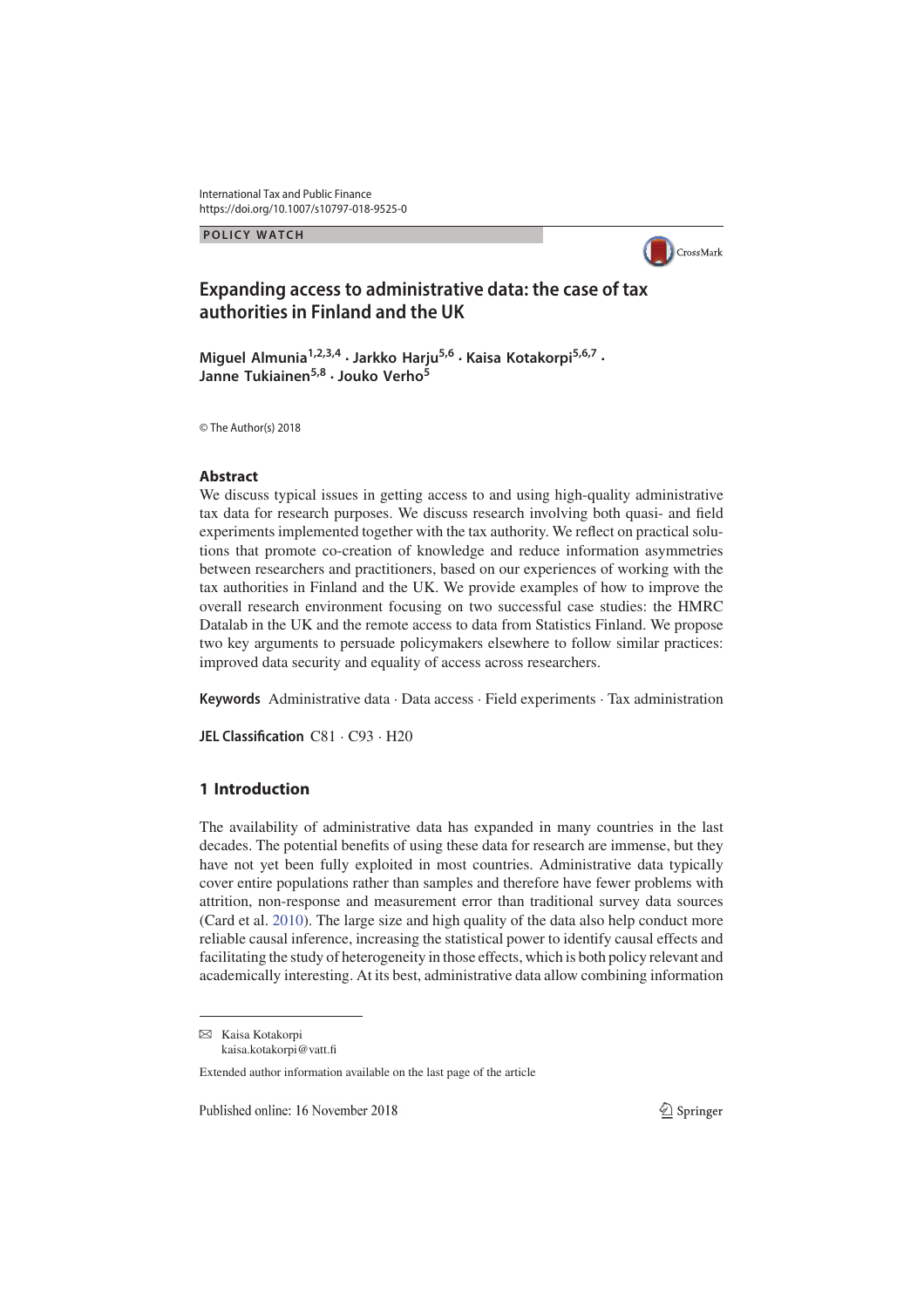from many different registers or authorities, thus resulting in very rich information contents that would be impossible to achieve with traditional surveys.

While the advantages of having access to high-quality administrative data for research are well known, the actual process of how researchers can gain access to such data is less often discussed. Obtaining access to the right data is in many cases a key hurdle in conducting high-end policy-relevant empirical research. In this paper, we discuss the typical issues in accessing and using high-quality administrative data and provide some possible solutions to these issues. Our arguments are mainly based on our own experience of working with the tax authorities in Finland and the UK, and thus, we use the tax authority as a running example. We also provide two case studies from Finland and the UK as examples of how to achieve improvements in the research environment at an institutional level.

The use of administrative tax data also has some drawbacks, as pointed out recently by Slemrod (2016). The data are not always error free, as there can be data-entry errors or incomplete consistency checks that fail to correct mistakes made by taxpayers (see, e.g. Gillitzer and Skov 2018). Tax return data, in particular, tend to contain very little demographic information beyond age and gender of the taxpayer, preventing researchers from studying a wide range of questions if the data cannot be combined with information from other sources. However, in many countries such as in Finland and other Nordic countries, individual-level data from different government registers can be merged using unique personal identifiers. Finally, it is important to keep in mind that governments collect data for specific operational purposes and try to minimize the costs of compliance for individuals and firms. Therefore, the raw data may not always be suited to address the research questions of a particular study.

Our discussion relates to various different types of processes of getting access to administrative tax data for research. At one end of the spectrum, some countries lack any procedure for external researchers to access confidential administrative data sources. In other cases, data access may be granted after lengthy negotiations on a case-by-case basis, but researchers often face challengesto work with the data because there is no detailed documentation and it is stored in different databases within the tax administration. In more advanced settings, there are standardized practices for data access and project approval. This is the case of the HMRC Datalab in the UK, and Finnish individual tax return data held at the Statistics Finland, both discussed in more detail below. Finally, at the other end of the spectrum, we could place the data generated in the context of field experiments where researchers collaborate directly with the tax authority. Some of the issues that arise in those cases are discussed by List (2011) in an overview of field experiments. It is worth noting that while randomized field experiments are an extremely valuable recent development, the bulk of tax research still concerns the analysis of data that already exist for administrative purposes.

Data management practices vary a great deal across countries and research projects, but the obstacles to data access often appear to be similar everywhere. One key consideration is how to align the different interests of researchers and administrators. A second issue is how to ensure that data confidentiality is maintained while not making the access and research too difficult and burdensome. Finally, it is important to ensure the continuity of the collaboration between academics and the administration throughout the often-lengthy research process and beyond.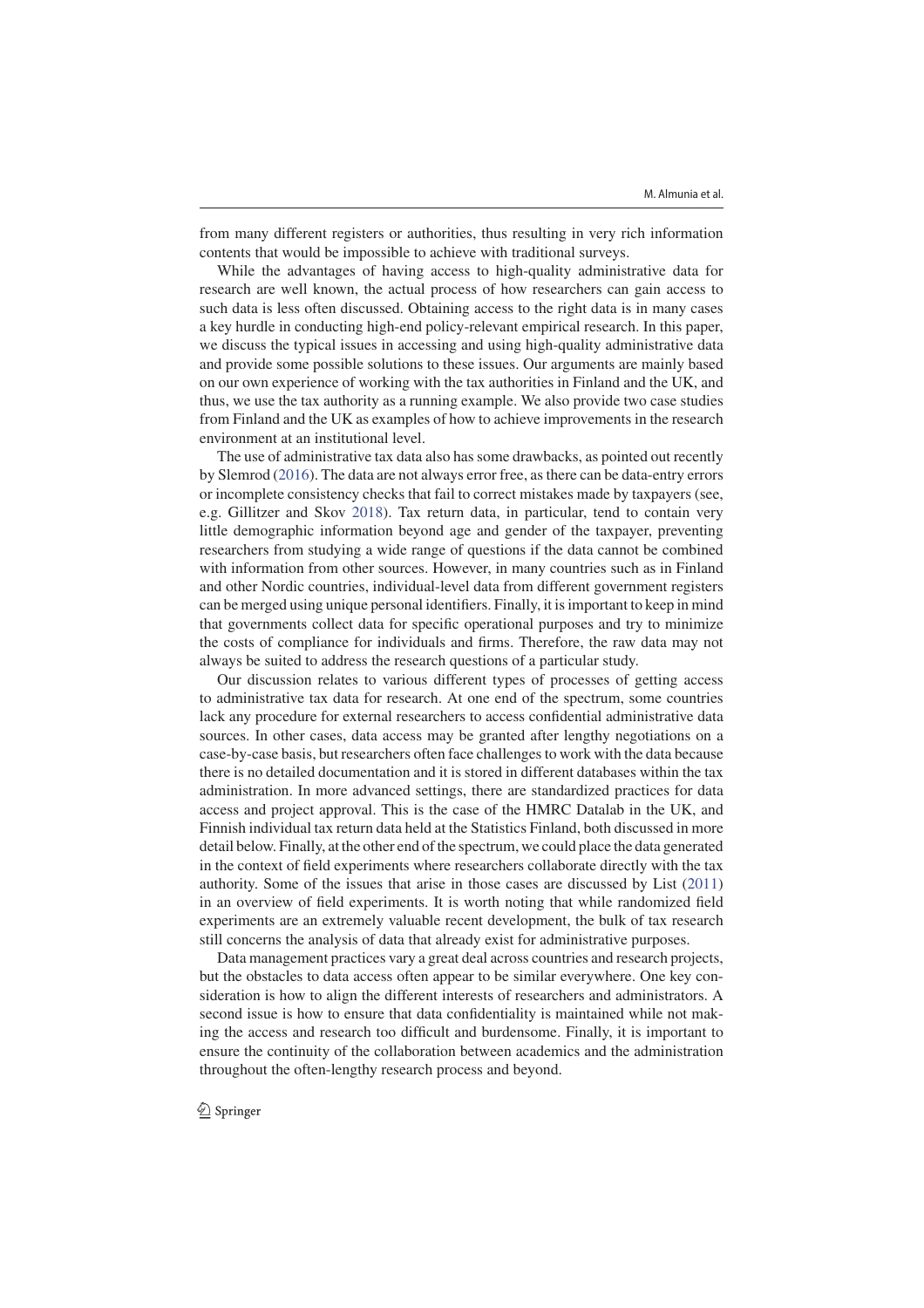By reflecting on the experiences in Finland and the UK, we discuss how to make administrative data more easily accessible to researchers, for the benefit of both the academic community and policymakers. For the UK case, we describe the access to administrative tax records through the  $HMRC<sup>1</sup>$  Datalab, which welcomed applications from researchers from May 2011. For the case of Finland, we discuss a different model where the national statistics office (Statistics Finland) holds data on individual tax returns and also a variety of other types of register data such as the Finnish linked employer–employee data. Both models have already generated a large number of academic contributions. We discuss the benefits and limitations of these two models of data access, extracting general lessons that may apply to other countries.

## **2 Types of collaboration projects between tax practitioners and researchers**

Access to administrative data is crucial for empirical research and policy evaluation. Conducting high-quality research that combines large data sets (often involving data on entire populations) and state-of the art methods can provide valuable advice for policymakers and offer information to the general public. There are many types of research that can be done with administrative data, but here we focus on two approaches: ex-post evaluations of policy reforms and field experiments.

First, ex-post evaluation of policy reforms utilizes quasi-experimental methods, where the researcher uses, for example, changes in tax law to study the responses of firms or individuals. A large literature has focused on estimating the effects of changes in tax systems and administrative rules on firm and individual behaviour.<sup>2</sup> This field of research has increased our knowledge of how and why individuals and firms respond to taxation and administrative burden, especially showing that there is a huge heterogeneity in responses across different types of individuals and firms. These results are also very policy relevant and can be used in policy preparation when new tax changes have been designed.

Second, a researcher can create variation in the data by designing a field experiment, involving a randomized controlled trial. This typically requires intense collaboration with practitioners. There are many good experiences from this type of collaboration, for example, in the context of tax research using data from Nordic countries. Kleven et al. (2011) randomize audit probabilities for taxpayers in Denmark and conclude that the availability of third-party information is an effective deterrent of income tax evasion. Another example of a field experiment is from Norway by Bott et al. (2017). They find that both offering moral reasons for tax payments (the importance of taxes for financing public goods and services) and increasing detection probabilities are effective tools for reducing tax evasion. Kosonen and Ropponen (2015) offer information about the

<sup>1</sup> Her Majesty's Revenue and Customs (HMRC) is the UK tax authority. HMRC was formed by the merger of the Inland Revenue and Her Majesty's Customs and Excise, which took effect on 18 April 2005.

<sup>2</sup> To name just a few recent examples studying Finland and the UK, see Devereux et al. (2014), Kosonen (2015), Harju and Matikka (2016), Almunia et al. (2017), Best and Kleven (2018), Guceri and Liu (2016), Harju et al. (2017), Matikka (2018), Liu et al. (2017), Harju et al. (2018) and Kotakorpi and Laamanen (2016).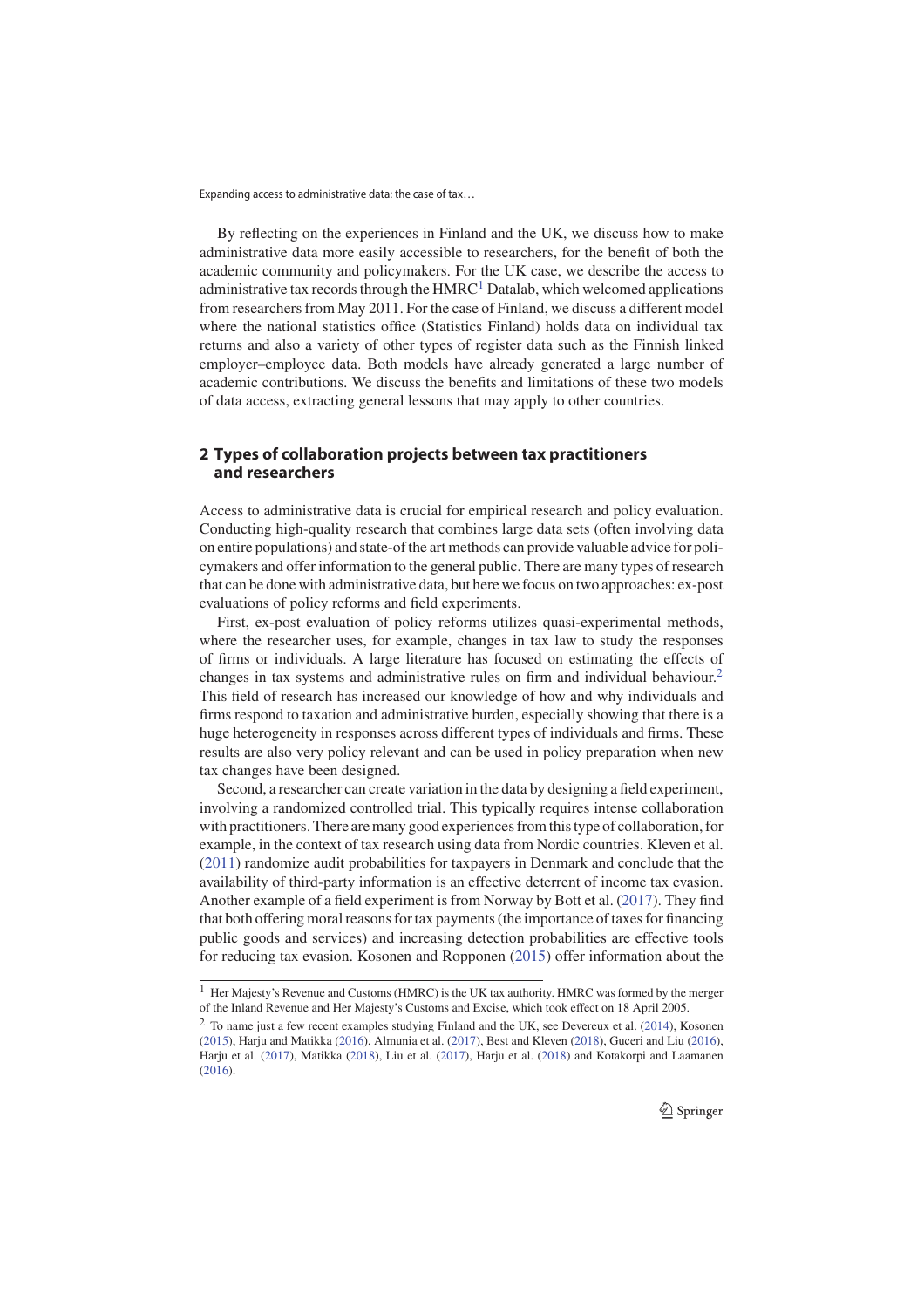tax code for firms in Finland. They show that tax rules and legislation are not salient for firms, while directly advising firms can increase their knowledge of complicated details of tax systems.

In addition to credible causal inference, running experiments with official authorities has several benefits over other types of experiments. First, most of the information that needs to be recorded on the experimental subjects would have been collected by the government in any case, which allows for both subject-blind and observer-blind research designs (see, e.g. List 2011; Levitt and List 2011). Second, it is relatively cheap to collect the data. In particular, while implementing the treatment may be costly, the control group can be as large as even the entire population at virtually no costs.

## **3 The role of co-creation and information in accessing administrative data**

Despite the benefits of using administrative data, the process of getting access to data is not always straightforward. Intense cooperation between researchers and practitioners is often required both in the case of field experiments and research projects using existing data and quasi-experimental variation. Below, we discuss some of the challenges that may arise at different stages of such collaboration projects, as well as point to some potential ways forward.

We emphasize two themes in this section. The first is co-creation of knowledge, a process that requires the complementary expertise of both practitioners and researchers and produces knowledge that benefits both parties.<sup>3</sup> The second is managing the information flows between them. The latter is naturally required for the former. We divide the section into steps that can be taken before, during and after the project to facilitate these goals. We do not claim that this approach is the only way to pull through a successful project but merely discuss common challenges in cooperation that we have experienced in our projects and then offer potential solutions to them. In Sect. 4, we will turn to technical hurdles associated with data access.

#### **3.1 Before the project**

#### **3.1.1 Information: acknowledging the differences in objectives and constraints between researchers and practitioners**

The objectives of the tax administration and academic researchers are inevitably quite different. While the objective of research is to understand the mechanisms of firm or individual behaviour, the main task of the tax administration is to ensure the accurate and timely collection of taxes (although many tax authorities do undertake prioritized research and analysis activities themselves). Commitments to carry out research with academics clearly take time off these core activities. To promote fruitful dialogue, we

<sup>3</sup> Knowledge is a public good, which tends to lead to inefficiently low private contributions towards it. The complementary nature of the inputs to the public good in the case at hand may help reduce those inefficiencies (Cornes and Sandler 1984).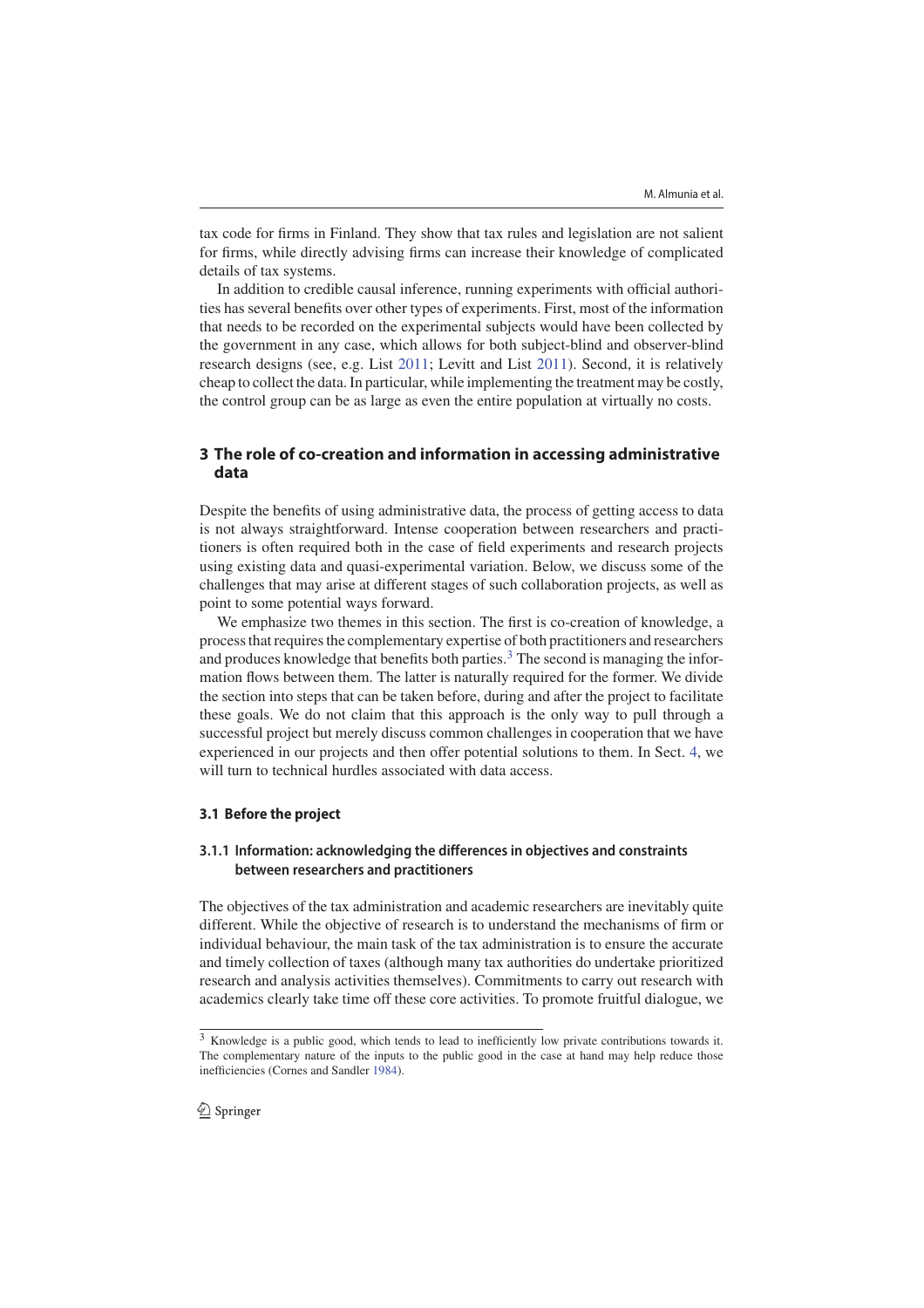believe it is important for each party to acknowledge and communicate the differences in objectives and the legitimate concerns that arise from them. For example, the tax administration might have a long tradition of carrying out risk-based audits, and a researcher's request to carry out audits at random in association with a field experiment may appear as interfering with their own operations. Making changes to the routines is costly and possibly entails risks that an individual practitioner is likely reluctant to take.

Further, inaccurate beliefs about the other's objectives may lead to a perception of ignorance or arrogance, and such misunderstandings may hinder cooperation. For example, a researcher who is interested in the effects of tax enforcement on market outcomes may think that the tax administration should share this interest, in particular if market outcomes affect tax revenue. However, an individual practitioner whose key tasks are more narrowly defined rarely enters a project solely based on such broader considerations.

More generally, an important first step is simply to get to know each other in terms of methods, objectives and constraints. Understanding and accepting the differences in objectives is crucial for fruitful cooperation. One way to start closing the gap is to acknowledge that the long-term objectives of the administration and researchers may be much more similar than their short-term objectives. This is what we turn to next.

#### **3.1.2 Co-creation: building common ground**

Despite the differences in objectives and constraints between researchers and practitioners, we have found several opportunities for building common ground. Research collaboration between researchers and tax authorities can be seen as an investment: The lessons learned can be used to design more effective tax collection in future. In this context, we propose making a case for a carefully thought-out research design that produces reliable results, despite it being time-consuming, over a quicker study that may yield misleading advice. Good experiences from past projects and other countries can provide examples of the benefits of research collaboration.

Concrete examples of ways in which research results can be utilized are an important way of highlighting the potential benefits of the investment. That is, research findings can be tied closely to informing the core activities of the tax administration. For example, knowledge of the determinants of tax evasion may help in designing more effective audit rules; research can inform policymakers on how to increase the effectiveness of third-party information in tax collection. Further, it may be possible to utilize research results to develop new performance measures that, for example, take long-run gains of tax enforcement into account. Such measures would help tax administrators in quantifying the benefits of their investment. Another related development is increased interest in alternative means of persuading taxpayers to report correctly. Steering taxpayers to comply without audits is likely to be cost-effective, but requires new types of measures of administrative effectiveness. For example, audit hit rate is not a very useful measure of the quality of audit design if most taxpayers report correctly. On the other hand, this requires measuring the effects of different types of interventions, which is an interesting research question in itself.

 $\mathcal{D}$  Springer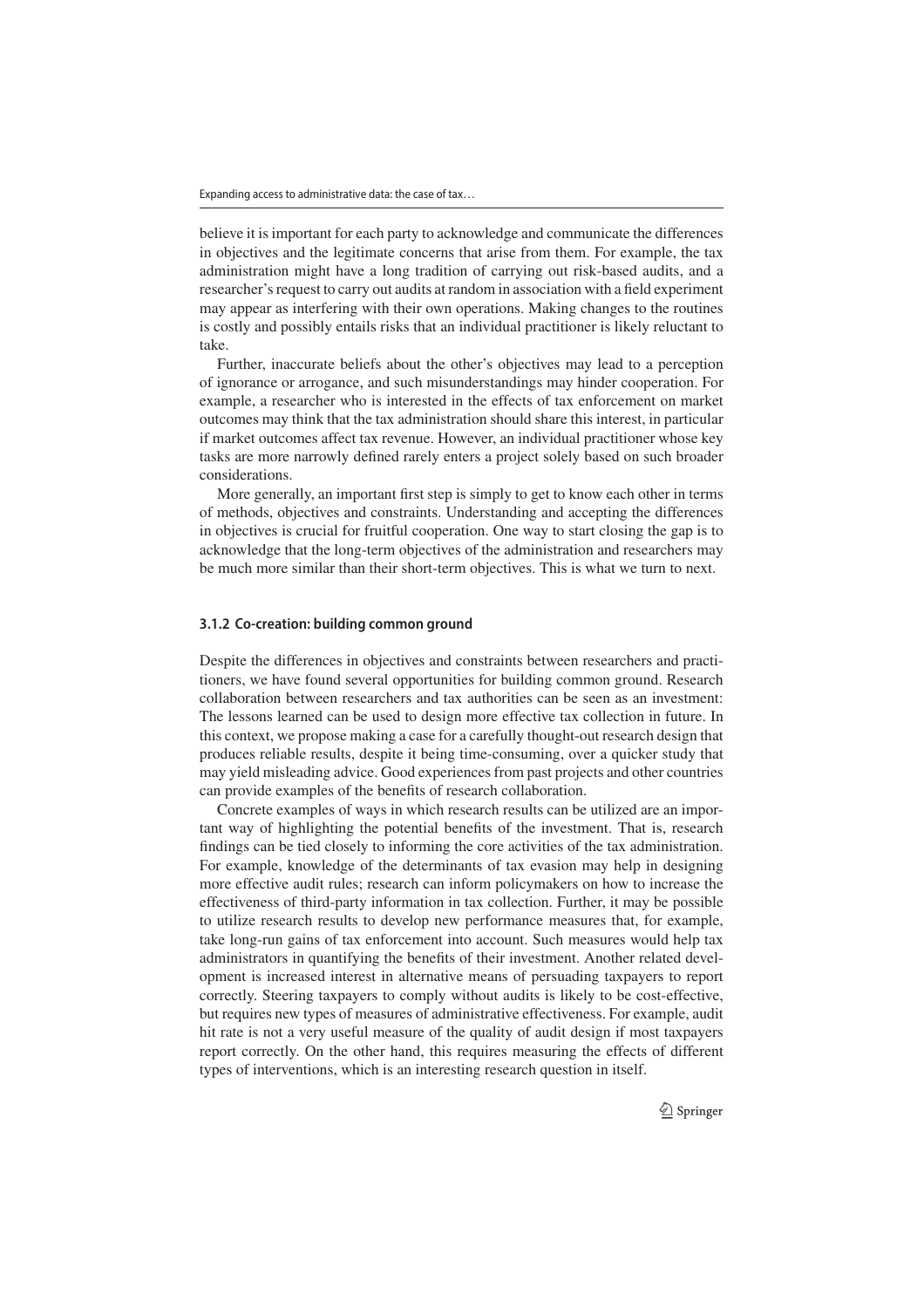Revenue authorities can also participate in the formulation of research questions, for example by regularly involving academics in the evaluation of their newly adopted practices. Policy relevance and academic interest often coincide, and thus cooperating in the process of defining research questions provides a great starting point for a fruitful collaboration.

#### **3.2 During the project**

#### **3.2.1 Co-creation: project planning and timing**

Correct timing is crucial for a successful research project. Here, we identify some of the risks related to timing. Again our key lesson is that the planning stage of every project also benefits from being a joint effort between practitioners and researchers.

First, field experiments are very time-consuming initiatives: They need to be planned carefully to make sure that the design uncovers the causal effects of interest. There can also be long lags in preparing data. This is the case in other types of research projects as well, but in many other situations delays are a nuisance rather than a critical threat to the entire project. In the context of tax research, timing is a first-order issue: for example, the tax administration has a fixed schedule for sending out tax forms, carrying out audits, etc. If data required at a given stage of a project miss a deadline, this may prevent the following steps from being implemented. Consider as an example a field experiment that involves studying the effect of treatment letters on income tax reporting. Treatment letters need to be sent out at about the same time as tax forms, for example in March, to avoid some people filing their taxes before receiving the treatment letter. If there is a delay in obtaining and merging background data required to form the target group of the experiment, for example tax information from the previous year that would be available say in February, the project might be delayed by an entire year. On the other hand, if audit resources have been allocated to the project for the current year, such a delay may not be feasible or would require a renewed commitment to alter auditing routines for the following year. Such changes would increase the risks associated with the project going through. Hence, timing is crucial and projects need to be planned well in advance to meet the deadlines. Moreover, the timing of an experiment should not interfere with normal tax collection practices. This is important for the tax authority, but also from the point of view of ensuring the integrity of the research design if the natural treatment of taxpayers is changed.

Second, while randomized field experiments are an extremely valuable recent development, the bulk of tax research still concerns the analysis of existing data and often takes the form of ex-post evaluation of reforms. In these instances, however, whether a policy lends itself to credible evaluation is often a matter of luck: the crucial questions are whether the policy has been designed in such a way that it can be evaluated (e.g. there exists a suitable comparison group to construct a counterfactual), and whether the necessary data are available (e.g. there are data available on outcomes prior to the reform). In particular, phased-out implementation of reforms is key, as the effects of a policy that is implemented on the entire population at once (e.g. as in the case of electronic tax filing in Finland) are difficult to evaluate. Even if there is a proper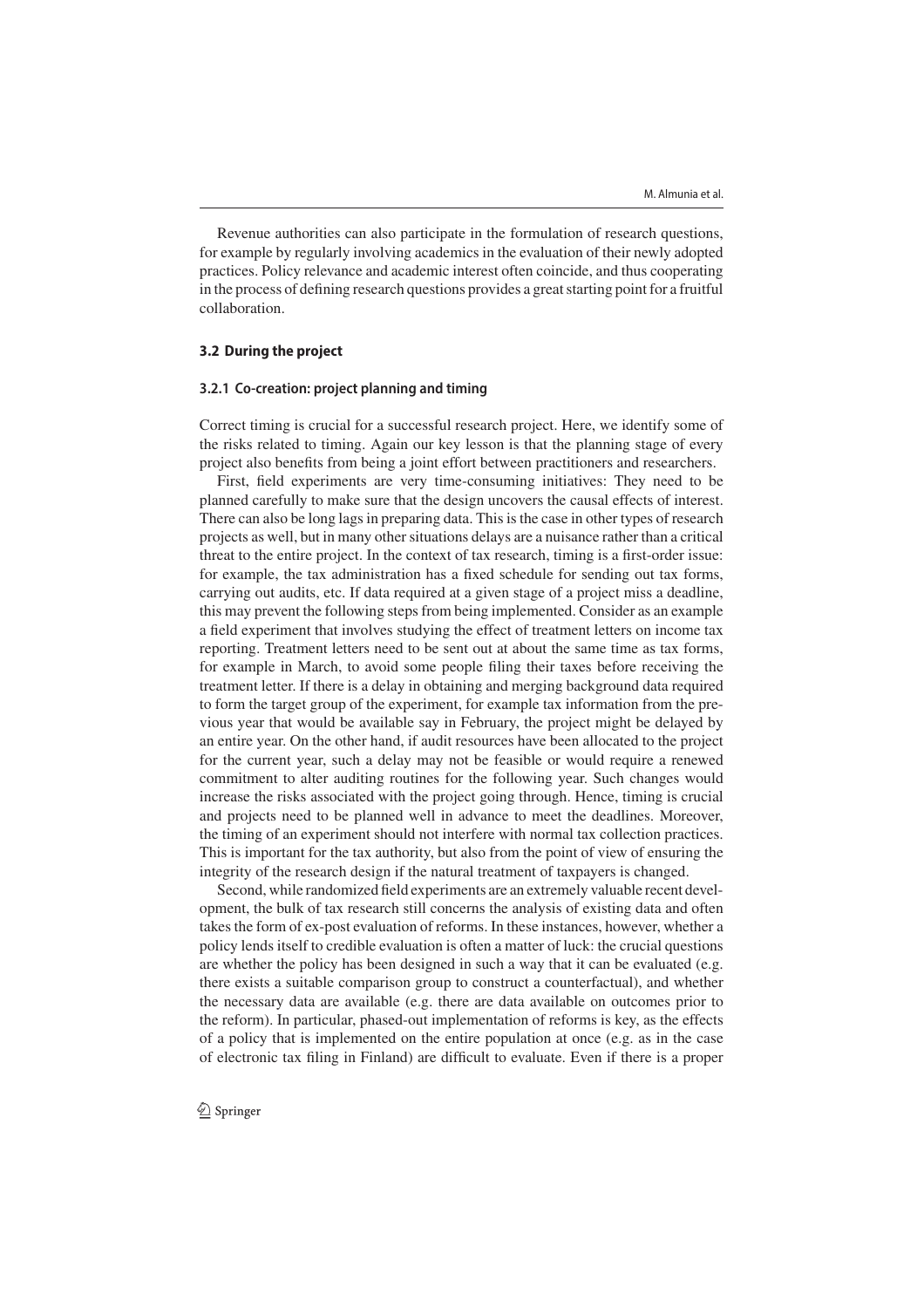comparison group to study a tax reform, we have found it useful to consult the tax administration to be certain that there were no other changes in the treatment of either group (treatment or control), for example in the tax reporting rules or special tax audit campaigns for certain industries, at the time period of interest. These types of changes could threaten the research design or at least affect the interpretation of the results obtained.

To address these issues, we emphasize regular and systematic dialogue between researchers and the tax administration. One way to assure frequent interaction is to set up a regular meeting schedule with short intervals, for example monthly or quarterly. If researchers learn about planned reforms ahead of time, researchers and policymakers can enter into a discussion on how to plan reforms in such a way that they can be credibly evaluated, and it can be ensured that necessary data gathering is carried out before implementing a policy change. Researchers can also provide expertise in planning pilot programs. On the other hand, practitioners have invaluable information on the behaviour of taxpayers, what are the most relevant policy questions, the details of the data available and the institutional and operational constraints.

#### **3.2.2 Information: finding the right data and merging different sources**

Typically, an ambitious research project requires different types of data from different sources that need to be linked together. The hurdles in getting access to and linking administrative data are still often non-negligible, and sometimes insurmountable.

A first challenge is to know what data actually exist. A lot of data are typically hidden in tax administration registers, without documentation that would be accessible to researchers. It is also often the case that different types of tax records are held at different departments within the authority, and thus, any single tax authority employee is unaware of all the potentially available data. This is mostly due to the different goals of various departments within the authority so there is no general interest to collect the data resources together.

The original purpose of administrative tax data is usually not to conduct empirical research. Understanding the content of these data in depth can be difficult for a researcher, and in our experience close cooperation with data specialists in the tax administration is often crucial. In addition, data recording practices can change over time, which has to be taken into account when constructing panel data sets. Also, it is important to be aware of the precise nature of the data, for example whether it is based on taxpayers' original reports or final (post-audit) tax information. The type of data required, of course, depends on the research question at hand.

Working towards a comprehensive documentation of tax administration data would be extremely helpful for researchers and most likely also quite useful for tax authorities themselves. For example in Finland, data on all individual income tax returns are held at the national statistical office (Statistics Finland), with appropriate documentation, while most other tax data are held at the tax administration and access is typically subject to negotiation on a case-by-case basis. A researcher should first contact the tax administration to find out whether the data required are available, and then apply for access to the data by submitting an application form together with a research proposal.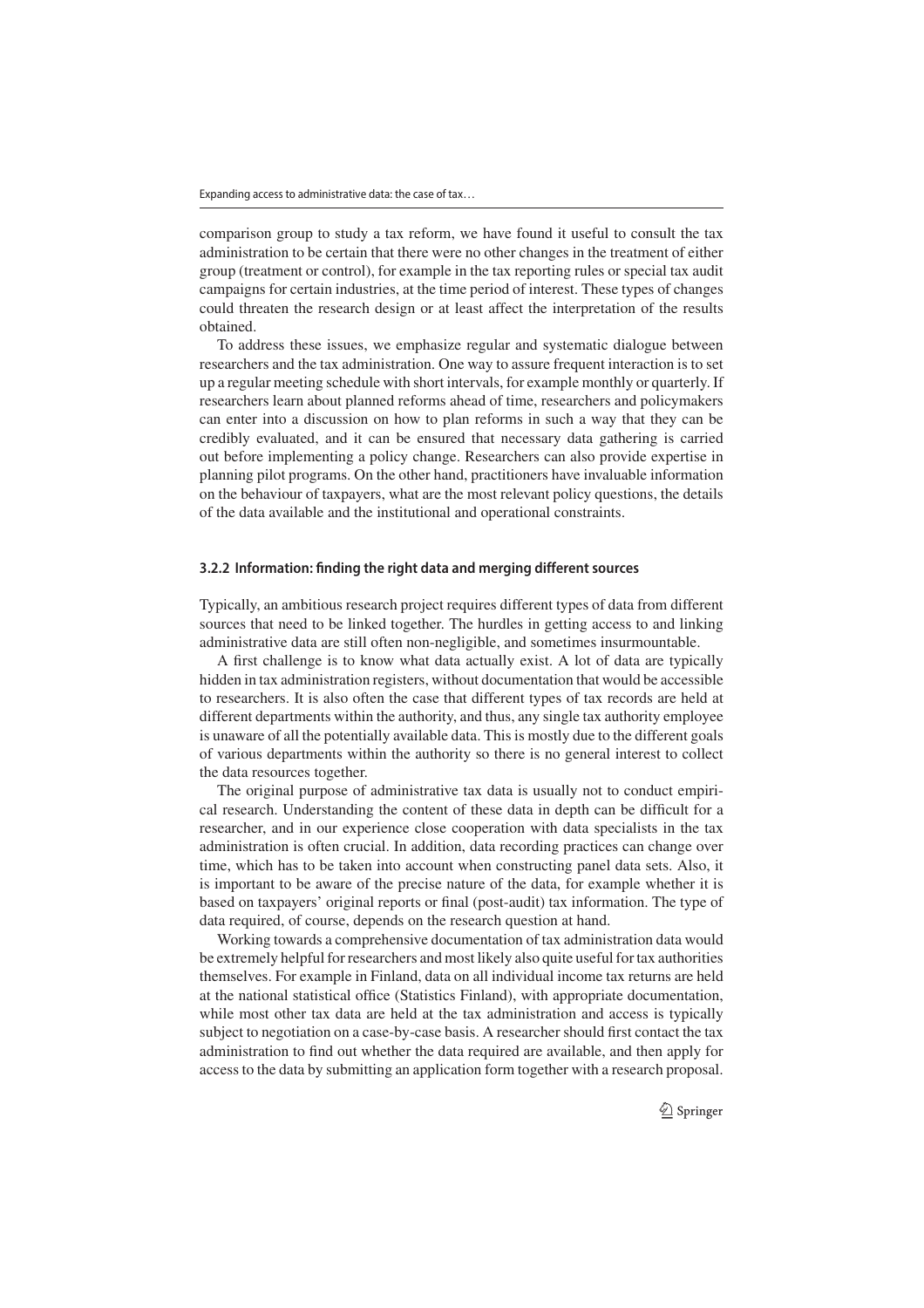Some limited information on the Finnish tax authority data availability and content is published on their website.<sup>4</sup>

Regarding information on data availability, the HMRC Datalab is ahead of the Finnish tax authority as a complete list of the main data sets available in the HMRC Datalab is published on their website.<sup>5</sup> The website also includes a more detailed directory, the data catalogue, $6$  which lists all data held by HMRC that could be made available to researchers. HMRC encourages researchers to contact the department if they wish to discuss these data sets, and similar to Finland, this is subject to negotiation on a case-by-case basis.

#### **3.2.3 Co-creation: ensuring commitment throughout the project**

Even after suitable data have been found, continued cooperation is key to make full and correct use of the data. Maintaining commitment on either side in a lengthy project and ensuring that necessary information flows in both directions can be challenging for a number of reasons.

First, tax administrations are large organizations, and their mere size and organizational structure pose challenges for interaction with researchers. According to our experience, it is important to have a clear commitment from the tax authority to the research project right from the beginning. For example, it may be easy to get a data analyst excited about a project in his/her field of expertise, but if commitment is not sought at a high enough level initially, risks related to the final project approval may be resolved only quite late in the planning process after a lot of resources have already been invested on each side. It is not plausible for an individual researcher to contact the general director of the tax administration, but the contact person should have the authority to make a decision on project procurement. For example, if the project studies corporate tax evasion, the commitment to carry out the project would likely come from the head of the corporate tax unit. One way forward would be for the tax administration to develop standardized practices for procuring research projects.

Second, the size and structure of the tax administration also implies challenges for communication during project execution. It might be hard to control what exactly goes on within the organization, whether the right instructions are passed on to the right people, so that the carefully thought-out research design is preserved at all stages. Information should flow in both directions: While researchers need to be committed to communicate the requirements of the research design to the tax authority, tax authority personnel on the other hand can share their expertise regarding data, the tax system and relevant reforms and what they have already learned about the behaviour of tax payers and goals of policymakers.

Third, frequent turnover of personnel at the tax administration is quite common. There may also be organizational changes that suddenly move a key person to a new role or to a different part of the organization. Such changes could prove disastrous especially for a project in its early stages unless a sufficient number of individuals in

<sup>4</sup> Available at: https://www.vero.fi/tietoa-verohallinnosta/tilastot/.

<sup>5</sup> Available at: https://www.gov.uk/guidance/hmrc-datalab-datasets-available.

<sup>6</sup> Available at: https://www.gov.uk/government/publications/hmrc-data-catalogue.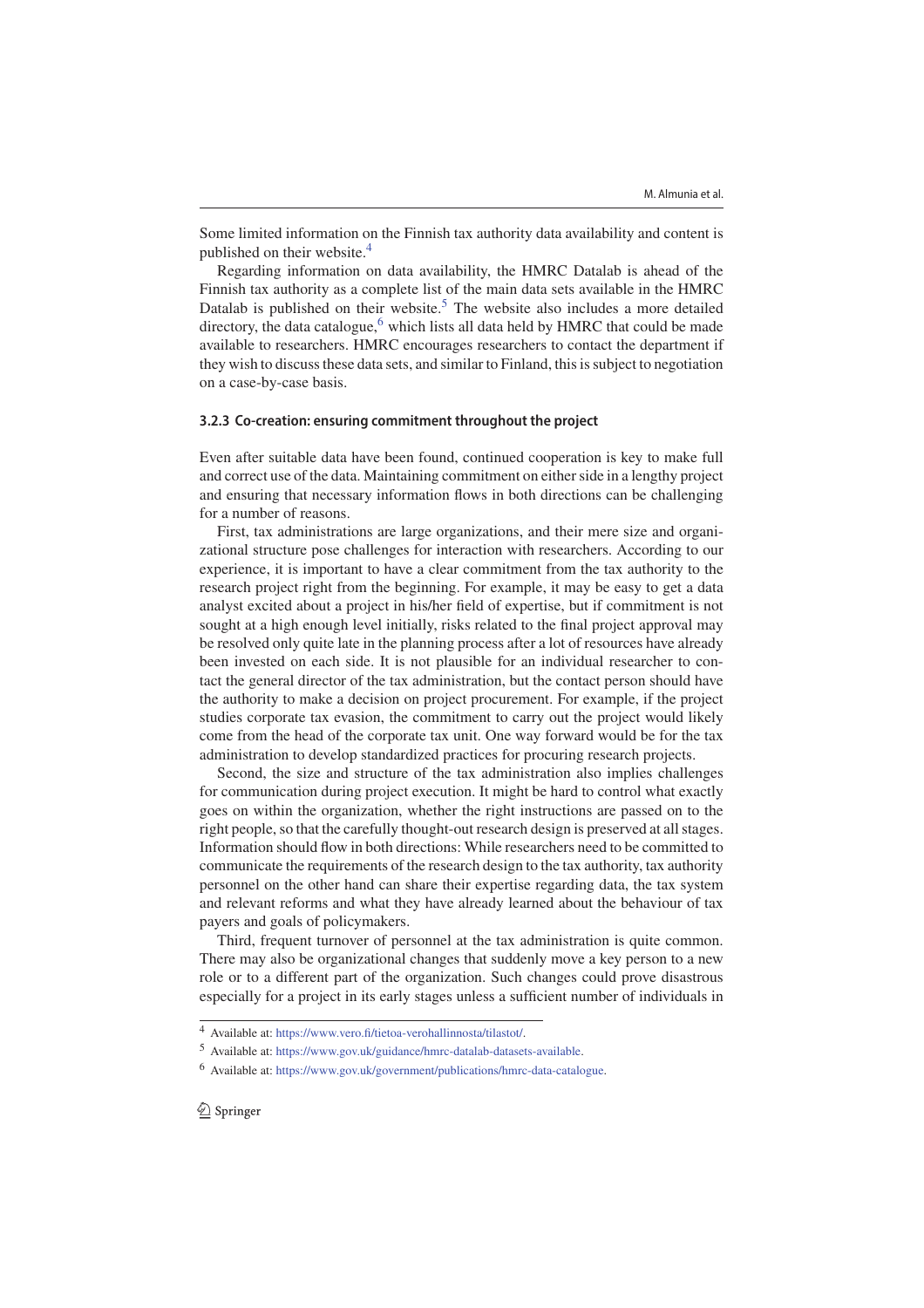the tax administration are committed to the project initially. This also highlights the importance of clarifying the roles of different parties from the beginning of a project and sharing information about changes in those during the project.

A solution to these challenges is to have a project steering group that is sufficiently broad to ensure continuity in case of organizational changes and diverse to ensure that all necessary areas of expertise are covered. Ideally, it would involve individuals with detailed hands-on expertise on the precise data to be used; individuals with broader knowledge of developments within the specific branch of tax administration (e.g. changes to tax enforcement practices); and an individual who has the authority to make independent decisions regarding the execution of the project.

#### **3.3 After the project**

#### **3.3.1 Co-creation: planning public relations**

Public relation (PR) concerns are central to the debate related to joint projects, experiments and data access. When researchers and tax authorities carry out joint projects, they should agree on how to inform the public—not only about the results, but also about ongoing projects. This should ideally be coordinated already at the early stages of the project, for example before any experiments are implemented. For example, in the case of field experiments, there should be a common understanding of what type of information is given to the public at the time of the experiment so that the research design is not compromised. If an experiment with new enforcement measures is covered in the media, for example, the control group will receive some of the "treatment", and the results will underestimate the true effect of the policy under study.

As a public body, the tax administration is concerned about the fair and equal treatment of citizens. For example, sending audit threat letters associated with randomized audit studies may seem to interfere with this principle. To give a positive twist, researchers may argue that giving information on the audit probability in advance is a service to the taxpayer, and law-abiding citizens should not be affected by such letters (only tax evaders). Of course, the psychology of receiving an audit threat letter might be more complicated than this, and letters should be carefully crafted to avoid any unintended negative reactions.

Another consideration related to PR concerns has to do with data access. If any leakages of confidential data were to occur, the reputational costs both to the organization and the individuals involved could be enormous. Here, however, the incentives of the tax administration and the researcher are in fact aligned: the reputational cost to any individual researcher from a data leakage would be equally detrimental.

#### **3.3.2 Information: disseminating the results**

A key priority for researchers is to publish research results in peer-reviewed academic journals. However, other modes of disseminating research results are also important. A carefully planned dissemination strategy will make the benefits of investing in a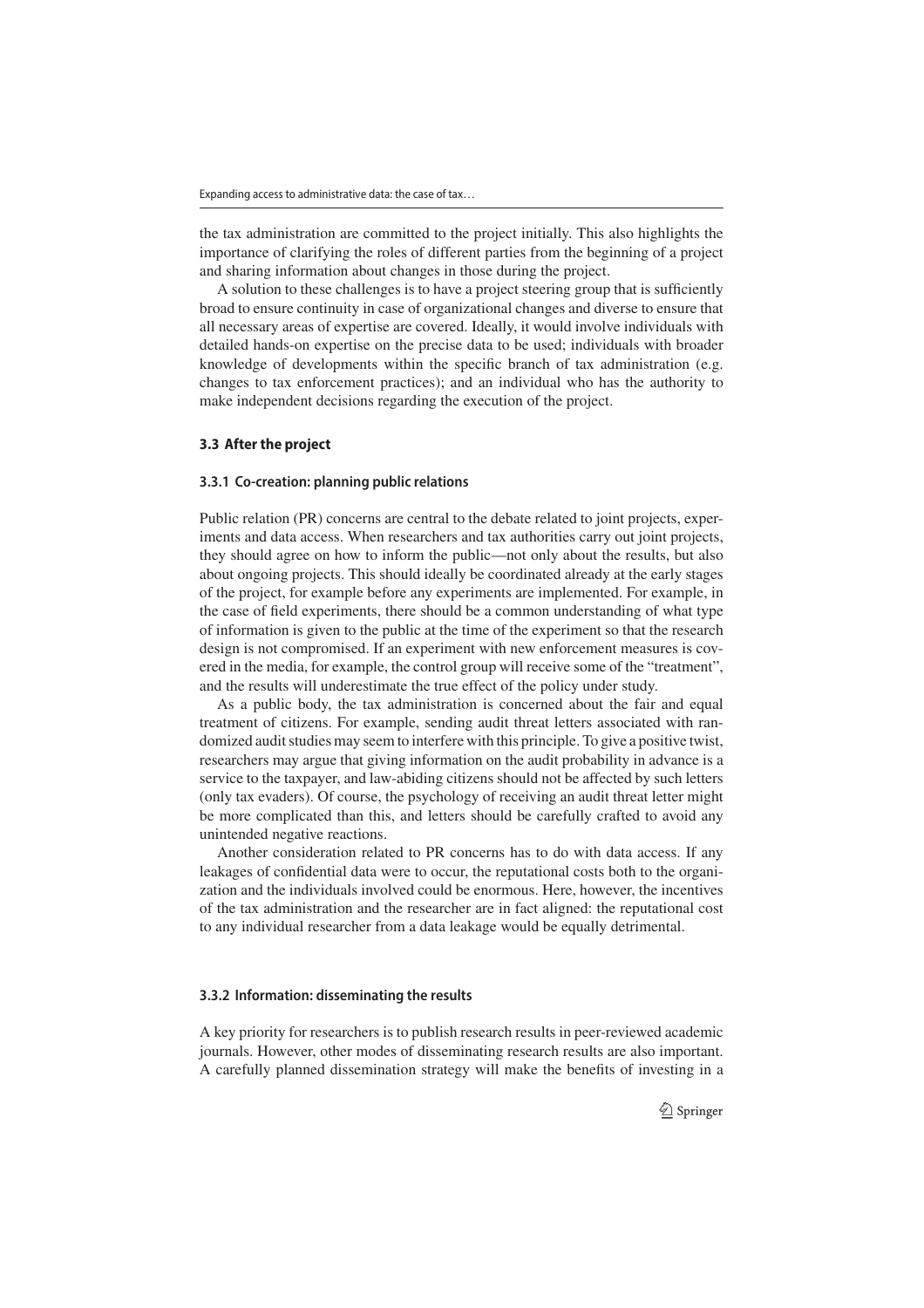research project more salient for both parties—and therefore help in bridging the gap between the goals of researchers and tax practitioners.

Results of research projects that use administrative data are usually informative and helpful for the officials producing the data, as well as for policymakers. Even though writing policy-oriented reports is often regarded as unattractive by researchers, this type of work should not be underrated as new information can only be beneficial if legislators and practitioners are aware of it.

In this respect, one important reason for disseminating results in a form that is transparent to practitioners again arises from the different objectives of tax officials and researchers. Much of the work of tax administrators involves dealing with special cases, and therefore an individual administrator might not have an accurate view of the broader picture, such as the nature of compliance behaviour of taxpayers more generally. Research results based on statistical analysis of large data sets can be informative in this respect and increase knowledge overall within the administration. Further, simply presenting the research design and details of the econometric analysis (and perhaps also sharing programming codes that are used to obtain the results) to practitioners could be beneficial in their work.

To achieve still broader impact, reports and policy briefs targeted at policymakers and the general public can be drafted. Ideally, the results of tax research can inform policymakers of how to design a better tax system. This has potentially very large societal benefits. Many modern governments collect as much as about half of GDP as tax revenue, and doing this as effectively as possible is a key priority.

#### **4 Accessing data: technical hurdles and solutions**

Data access practices vary a lot across countries and have a crucial effect on the ability of researchers to effectively utilize the data. Data protection legislation governs the use of personal data in research. It dictates to what extent research data must be anonymous, i.e. allows the possibility that persons can be identified directly or indirectly using other publicly available data. In practice, individual privacy is also affected by the technical and physical environment where the data are analysed: appropriate technical solutions are required to ensure that only those with a research permit are able to access the data. These solutions are referred to as data security. It is important to note that researchers and practitioners have a very strong common interest in maintaining data security. Any data leakages would be equally detrimental to a person's career prospects on either side.

Merging data across registers, for example using the social security number as in Finland, is not possible in all countries. For example, the UK does not have a unique personal identifier that would be identical across administrative registers. HMRC uses a variety of sources to link information about the same taxpayers across different data sets, but most of that information is not available to external researchers. In some cases, the HMRC Datalab has linked multiple data sets and then provided researchers with the resulting de-identified data. One example is the linking of corporation tax records with the business financial statements (from FAME), which has been used by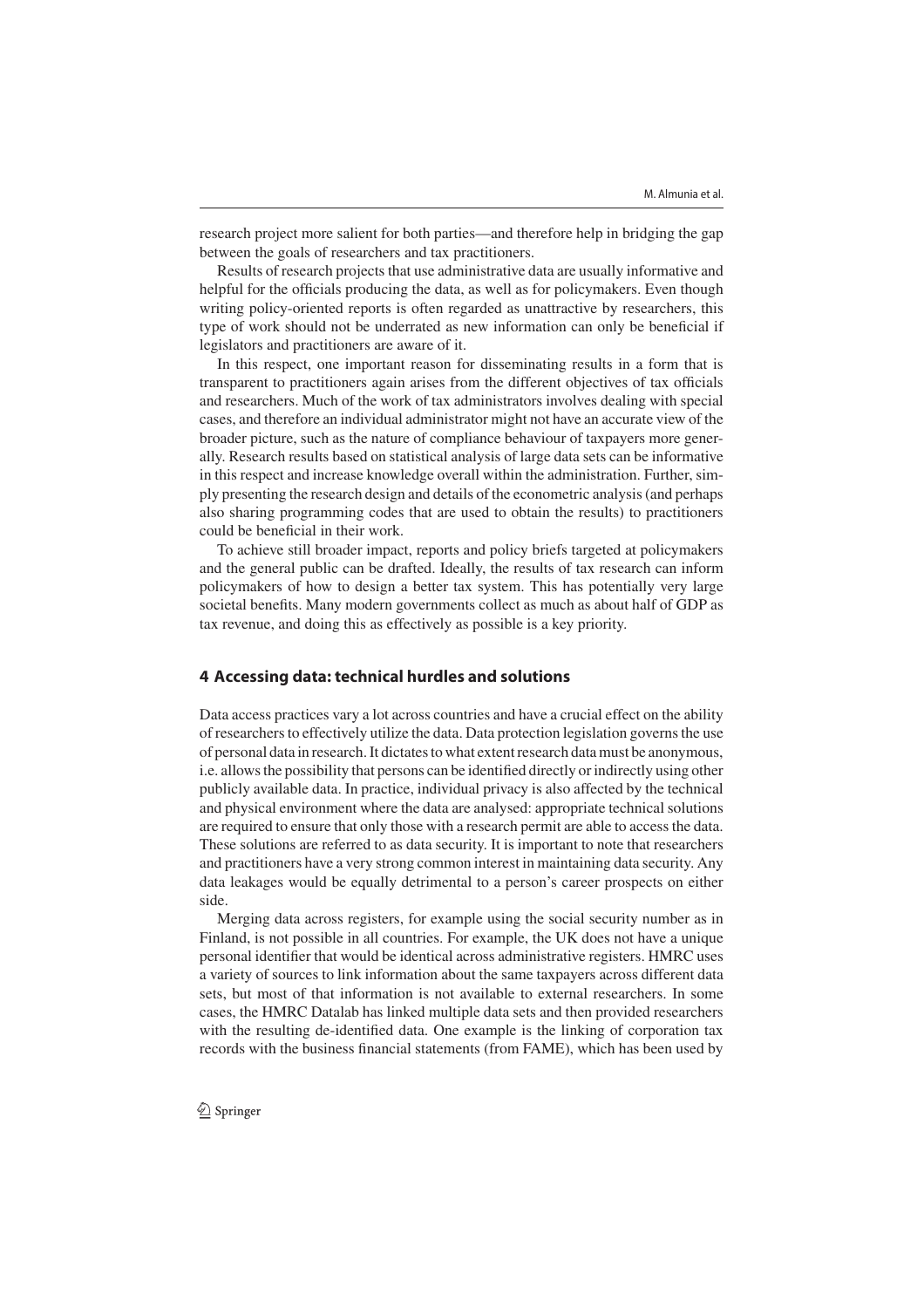Devereux et al. (2014) and others. We review experiences from the UK below in more detail in Sect. 4.1.

A very convenient solution that provides good data security, reasonably convenient access, ability to merge data across registers and information easily available in known format is to collect data from all administrative sources to the nation's statistical office and create a remote access system for researchers. Introducing remote access to administrative data also removes the travel costs associated with having to use the data at one, fixed location. This increases efficiency and is also important for equal treatment of researchers based at different universities and research institutions. Data security can be ensured through regulating the locations where remote access can be used, appropriate technical solutions and output controls that ensure that any results are only retrieved in a form that does not reveal any personal information.

Persuading the national statistics office to set up the remote access facilities may, however, be complicated. To highlight the practical hurdles, we describe in detail the process of introducing remote access to data at Statistics Finland in Sect. 4.2. We use first-hand information on this, as one the authors of this study, Jouko Verho, was the project manager on Statistic Finland introducing remote access. Because most countries still do not have this useful service in place, the Finnish lessons could be helpful for achieving a similar development in other countries (see, e.g. Card et al. 2010 for the US debate).

#### **4.1 Case study I: the HMRC Datalab in the UK**

The HMRC Datalab was set up in 2011 to provide researchers with controlled access to de-identified administrative tax records for the UK. The Datalab started as a pilot project to conduct a research study on the responsiveness of business profits to changes in the corporation tax rates (Devereux et al. 2014). In 2013, HMRC expanded the capacity of the Datalab to six computers connected to a dedicated Windows server and allowed a larger number of projects to take place. As of March 2017, the HMRC Datalab had approved 71 research projects by researchers belonging to more than ten different UK institutions (mainly universities and other academic institutions, but also some regional governments and think tanks).<sup>7</sup>

In order to obtain access to administrative data at the HMRC Datalab, researchers have to complete and submit a project proposal explaining the research design and how the project fulfils at least one of HMRC's core functions.<sup>8</sup> The proposals are reviewed in quarterly meetings by the Datalab committee, which includes stakeholders across HMRC. If approved, research can begin. Researchers new to the Datalab attend a oneday Safe User of Research Environments (SURE) training and are required to pass a test before being able to start working with the taxpayer-level data.

The Datalab is physically located at one of HMRC's offices in London. The secure room consists of an office with six computers that are connected to a dedicated server

<sup>7</sup> For details, see: https://www.gov.uk/government/uploads/system/uploads/attachment\_data/file/600820/ DatalabProposalsApproved\_March2017.pdf.

<sup>8</sup> For information about the application process, see: https://www.gov.uk/government/organisations/hmrevenue-customs/about/research#the-hmrc-datalab.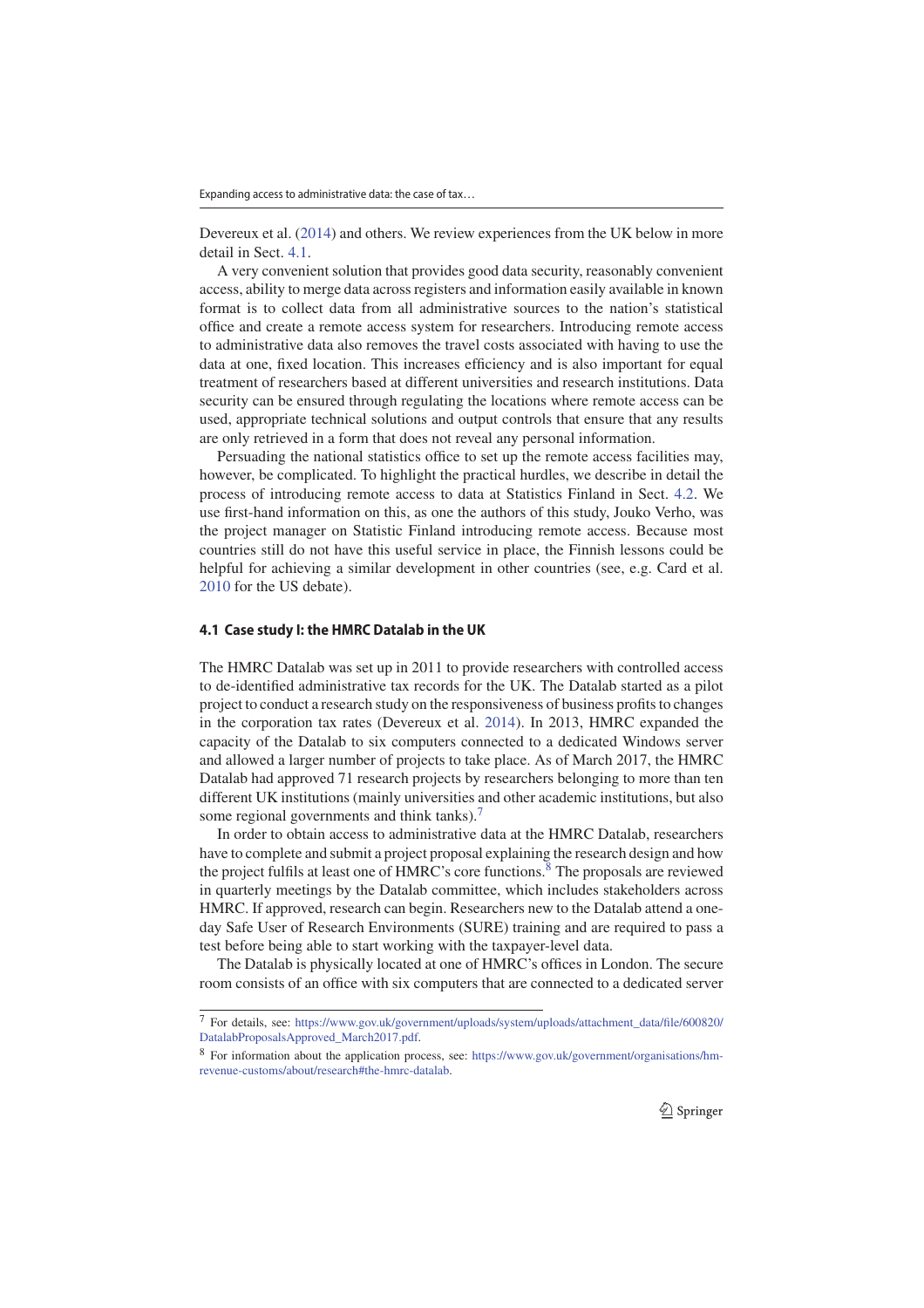that contains all the available data sets, which include all the major taxes, some surveys and import and export data.<sup>9</sup>

Each researcher has access only to the data sets that he/she requested in their proposal. At the moment, researchers do not have remote access to the data, and they are only allowed to work on the data during regular office hours at the HMRC offices in London.<sup>10</sup> This is due primarily to concerns about data confidentiality given the legislation covering taxpayer confidentiality in the UK, rather than technical limitations, but costs to authorities associated with providing a remote access system must also be considered. The lack of remote access implies that the cost of accessing the Datalab is unequal across researchers, depending on their distance from London. The restrictions on the location and opening hours of the Datalab contribute to slowing down the completion of research projects because the schedule overlaps with other activities performed by most researchers, such as teaching and academic seminars. As we discuss in the next section in the context of Finland, remote access can be a safe and efficient alternative (as also emphasized by Card et al. 2010).

Once researchers have obtained results from the analysis, they submit an output request to the Datalab team. One member of the team reviews the files to ensure that all statistical disclosure rules are respected, and then sends them for further review to a specialist on the specific tax being analysed within HMRC's central analytical directorate. The same procedure applies when researchers have completed a draft of their working papers or presentation slides for conferences. The processes of output release and working paper review usually take between 1 and 3 weeks, although in some cases it may take longer depending on the time pressure on HMRC's personnel.

It is worth noting that HMRC currently makes available an *anonymized* version of the Survey of Personal Incomes in the UK Data Archive.<sup>11</sup> This consolidates raw administrative data sets to provide comprehensive information for around 600,000 taxpayers that are representative of the population. Following registration and approved licensing, this data set can be downloaded by a researcher to work from a remote location and a researcher does not need to travel to the Datalab. HMRC makes available the Public User tape as well as the full Survey of Personal Incomes (de-identified) through the HMRC Datalab, to allow joining to other data in the Datalab.

#### **4.2 Case study II: Statistics Finland and remote access**

Finnish legislation on data protection has been fairly liberal in the sense that it has always allowed the use of high-quality administrative data for scientific research. The main data source for both empirical microeconomic and macroeconomic research has been Statistics Finland because it is responsible for the vast majority of official

<sup>11</sup> See https://discover.ukdataservice.ac.uk/Catalogue/?sn=8044&type=Data%20catalogue.

<sup>9</sup> The full list of data sets available can be found at https://www.gov.uk/guidance/hmrc-datalab-datasetsavailable.

 $10$  The computers in the Datalab are not connected to the Internet, nor is it possible to extract any information through the USB ports. To access the Datalab's secure room, researchers are required to leave all of their electronic equipment (laptops, mobile phones) in outside lockers. This is to ensure that no results can be extracted without supervision, but has the cost of preventing researchers from using useful resources such as online help related to econometric software packages.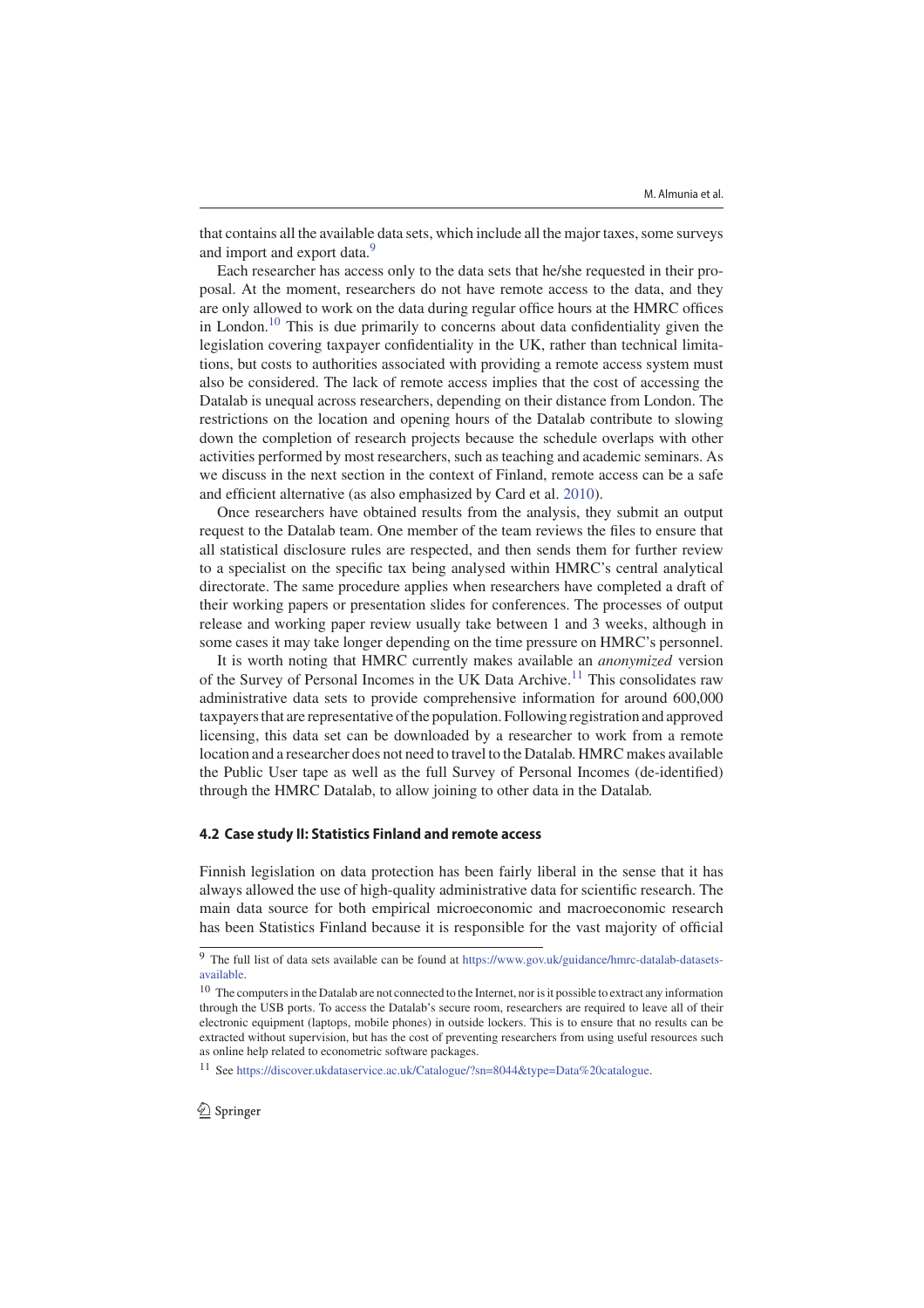statistics in Finland. High-quality data sets have been created as a by-product of official statistics when microdata have been collected from various administrative sources.

In early 2000s, Statistics Finland had two methods of releasing confidential microdata for research purposes. Samples of individual-level data were released directly to researchers after ensuring that data were anonymous to a sufficient degree. Access to firm-level data was more restricted due to Statistics Finland's concerns related to the survey response rates of Finnish firms. High-quality firm data could only be accessed in Statistics Finland's Datalab in Helsinki.

Running the Datalab was considered cumbersome for Statistics Finland because these types of services were not its core activities. The solution was also found unsatisfactory by researchers because of travel time costs and lacklustre work environment. With an aim to provide a better research environment, to address the geographical inequality between researchers and to improve data security for all microdata research, Statistics Finland started a project to develop a remote access system in 2008.

The remote access system has been operational since the beginning of  $2009$ .<sup>12</sup> It consists of several Windows servers designed for statistical computing which can be accessed from Finnish universities and research institutes after they have been audited by Statistics Finland. A strong identification is required in the login process, and the researchers are unable to transfer any files in or out of the system themselves. All extracted files are first checked by Statistics Finland's personnel to ensure data protection.

At first, Statistics Finland decided to provide all firm-level data sets via remote access. Also individual-level data were available, but only after anonymity screening, which meant that the remote access benefit was not yet at its full potential. However, the secure analysis environment and the significantly improved control of data over their lifespan in the system contributed to a government proposal to allow also the use of rich population-wide individual-level data in research remotely. Although some statistical officials objected to this change on the grounds that it risks public confidence in their operation (Ministry of Finance 2012), the bill was accepted in 2013.

After the change in legislation, a linked employer–employee panel covering the Finnish workforce was provided in the remote access system. This became quickly the main data set used in economic research because it contains a rich set of socio-economic characteristics including details on personal taxation. The financial statements of firms or other firm data can be linked to individual data using firm and establishment identifiers.

Statistics Finland has also improved the application process for research permission. A principal investigator files a simple application form supplemented with a research proposal and the description of required data. The key improvement in the process was the provision of ready-made data sets with online documentation.<sup>13</sup> This documentation was not publicly available before, which made drafting research proposals difficult as researchers did not have detailed knowledge about the available data.

<sup>12</sup> See http://tilastokeskus.fi/tup/mikroaineistot/etakaytto\_en.html.

<sup>13</sup> Description of data sets: http://tilastokeskus.fi/tup/mikroaineistot/aineistot\_en.html and https://taika.stat. fi/en/.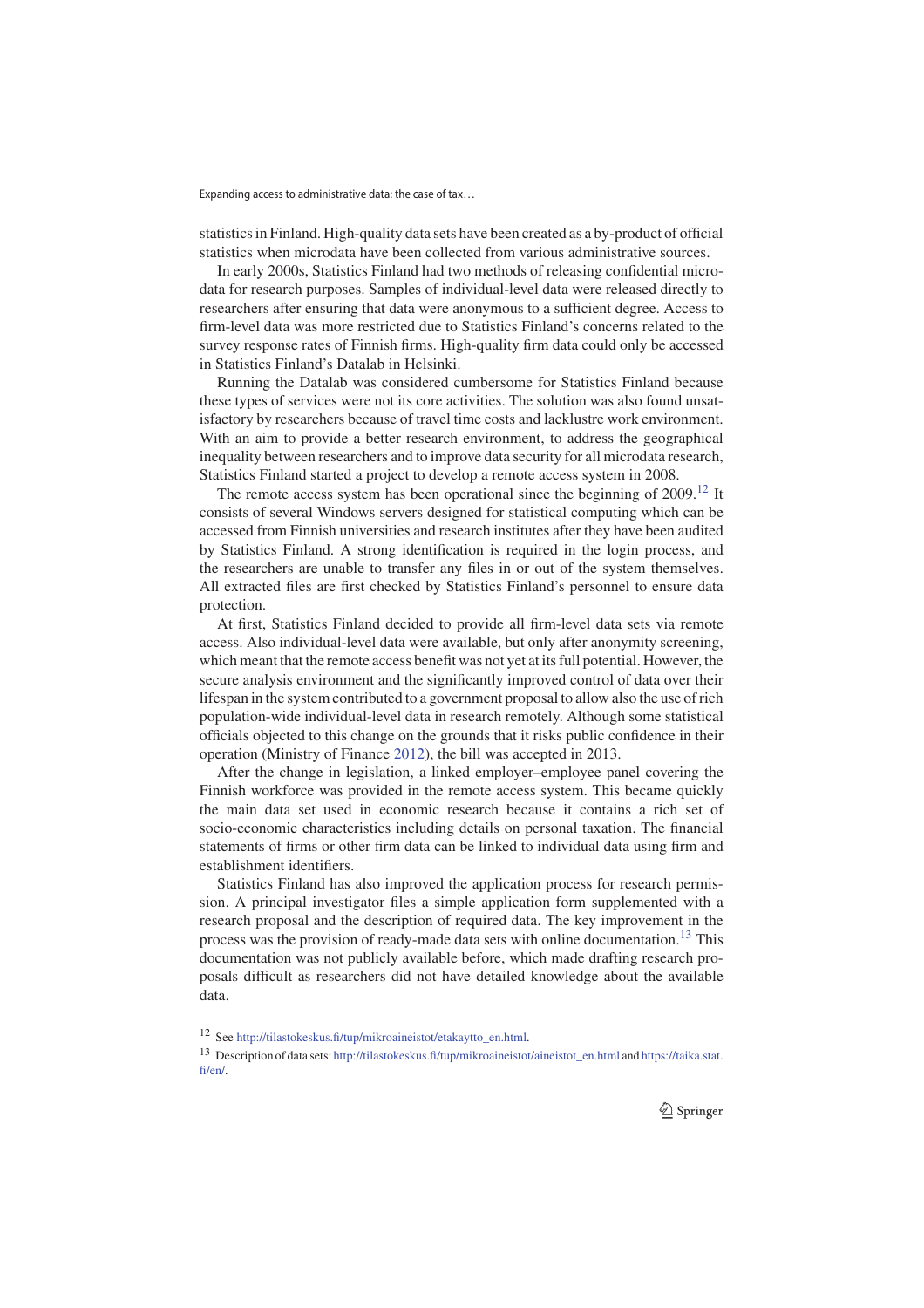The popularity of the remote access system has grown over time. The number of researchers using the system was around 70 in 2011 (Johnson 2017). In 2017, the number of users had reached 320, and the number of active research projects was 140. A total of 48 different research organizations have a contract with Statistics Finland to use the system.

Statistics Finland has been under constant pressure to increase the system's capacity. To provide sufficiently powerful servers for the service, Statistics Finland decided to outsource the system to CSC (Finnish IT centre for computing) in 2015.<sup>14</sup> CSC is able to provide scalable computing resources for research projects. After outsourcing the servers, Statistics Finland has focused on improving data descriptions, inclusion of new data sets and developing an electronic application process for data access.

Finally, researchers can also bring in their own data sets, possibly originating from other official registers, into Statistics Finland's system. All administrative data sets in Finland can be linked via personal identification codes. It would be extremely useful to work towards the inclusion of various types of register data in Statistics Finland's databases, with automatic updates. For example, other types of tax data besides data on individual tax returns, pension data and health data still need to be applied for on a case-by-case basis from the corresponding authorities.

## **5 Conclusions**

Use of administrative data has great potential in empirical research, but getting access to suitable data is often a non-trivial hurdle. We have discussed the process of getting access to administrative data in the context of tax research in Finland and the UK and two types of research designs (field experiments and quasi-experiments). The hurdles relate to both technical aspects (e.g. ensuring data protection and linking different data sets) as well as to achieving smooth cooperation and information flow between researchers and practitioners. Even when technical issues are resolved, making proper use of the data (e.g. understanding the contexts of complex data sets built for administrative purposes) often requires intense cooperation between academics and practitioners. This relates to both quasi-experimental research designs, where cooperation ensures that researchers learn about policy reforms in time to be able to conduct a proper evaluation, as well as to field experiments where cooperation is obviously an integral part of the data generating process itself.

While we have proposed some intuitive practical guidelines on how to handle these issues when researchers work with the tax authority case-by-case, our main message is that it is possible to build institutions that help to solve the technical, operational and informational issues involved. We used the UK's HMRC Datalab and the Statistics Finland remote access as examples of substantial improvements in the research environment. Having administrative data stored in one place offers many benefits through the ability to link information from different registers, having a clear documentation of the available data and through reducing transaction costs related to data access. Stan-

<sup>14</sup> CSC remote access service (FIONA, Finnish Online Access): https://www.csc.fi/-/fionatilastokeskuksen-etakayttojarjestelma.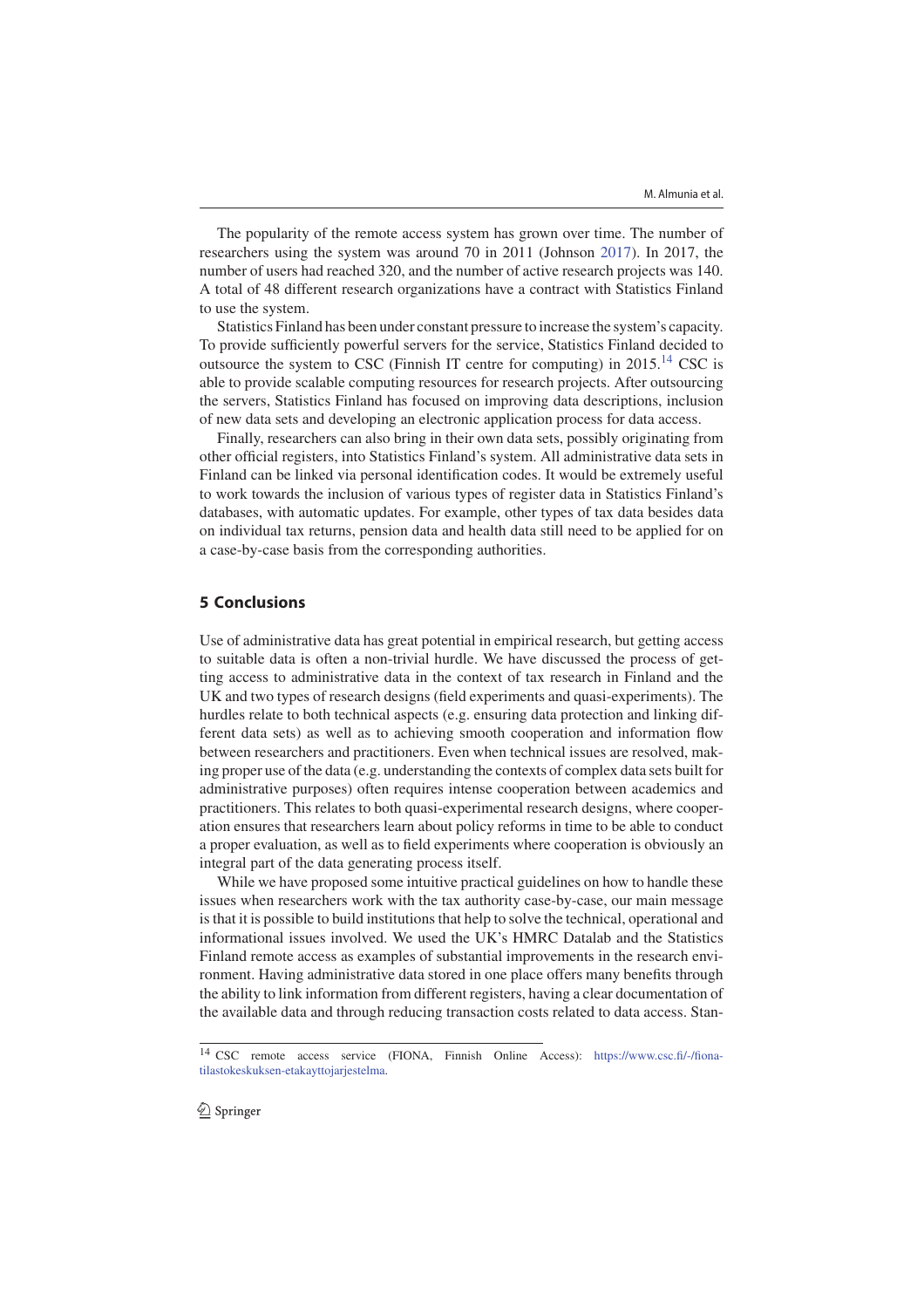dardized practices and technical solutions for project approval and data protection also solve many potential challenges related to cooperation and information. There are two key arguments that may persuade policymakers to implement similar practices in countries where they do not yet exist. First, data protection and security actually increase with these arrangements, rather than decrease, as many practitioners seem to fear before the implementation. Second, remote access further reduces transaction costs associated with using administrative data for research purposes and ensures the equal treatment of researchers from different institutions.

**Acknowledgements** This paper summarizes and develops findings from a workshop "Bringing Together Tax Researchers and Tax Authorities: Learning about the Process" organized in Helsinki at VATT Institute for Economic Research in May 2017 in collaboration with the University of Warwick Department of Economics. The Workshop was funded by Public Economics UK, Academy of Finland (Grant No. 304807) and VATT. We thank the workshop participants for sharing their views and Essi Eerola, Aki Savolainen from the Finnish Tax Administration, Mark Brewin and Yee Wan Yau from HMRC and the editors for useful comments on the paper. The Finnish Tax Administration neither endorses nor disagrees with the views and opinions presented by the authors. While Her Majesty's Revenue and Customs (HMRC) has ensured factual information relating to the HMRC Datalab service and legislation underpinning the use of de-identified taxpayer-level data in the Datalab is correct at the time of publication, HMRC neither endorses nor disagrees with the views and opinions presented by the authors regarding the HMRC Datalab service or the paper's recommendations. Harju gratefully acknowledges financial support from the Foundation for Economic Education. Open access funding provided by University of Turku (UTU) including Turku University Central Hospital.

**Open Access** This article is distributed under the terms of the Creative Commons Attribution 4.0 International License (http://creativecommons.org/licenses/by/4.0/), which permits unrestricted use, distribution, and reproduction in any medium, provided you give appropriate credit to the original author(s) and the source, provide a link to the Creative Commons license, and indicate if changes were made.

#### **References**

- Almunia, M., Lockwood, B., & Scharf, K. (2017). *More giving or more givers? The effects of tax incentives on charitable donations in the UK.* Working paper, University of Warwick.
- Best, M. C., & Kleven, H. J. (2018). Housing market responses to transaction taxes: Evidence from notches and stimulus in the UK. *Review of Economic Studies, 85*(1), 157–193.
- Bott, K. M., Cappelen, A. W., Sorensen, E., & Tungodden, B. (2017). *You've got mail: A randomised field experiment on tax evasion*. NHH Department of Economics Discussion Paper No. 10.
- Card, D., Chetty, R., Feldstein, M., & Saez, E. (2010). *Expanding access to administrative data for research in the United States*. Retrieved September, 2017 from https://eml.berkeley.edu/~saez/card-chettyfeldstein-saezNSF10dataaccess.pdf.
- Cornes, R., & Sandler, T. (1984). Easy riders, joint production, and public goods. *Economic Journal, 94*(375), 580–598.
- Devereux, M., Liu, L., & Loretz, S. (2014). The elasticity of corporate taxable income: New evidence from UK tax records. *American Economic Journal: Economic Policy, 6*(2), 19–53.
- Gillitzer, C., & Skov, P. E. (2018). The use of third-party information reporting for tax deductions: Evidence and implications from charitable deductions in Denmark. *Oxford Economic Papers, 70,* 1–25.
- Guceri, I., & Liu, L. (2016). *How effective are fiscal incentives in R&D*-*intensive sectors?* Working paper, Oxford University Centre for Business Taxation.
- Harju, J., Kosonen, T., & Skans, O. N. (2018). Firm types, price-setting strategies, and consumption-tax incidence? *Journal of Public Economics, 165*, 48–72.
- Harju, J., & Matikka, T. (2016). The elasticity of taxable income and income-shifting: What is "Real" and what is not? *International Tax and Public Finance, 23*(4), 640–669.